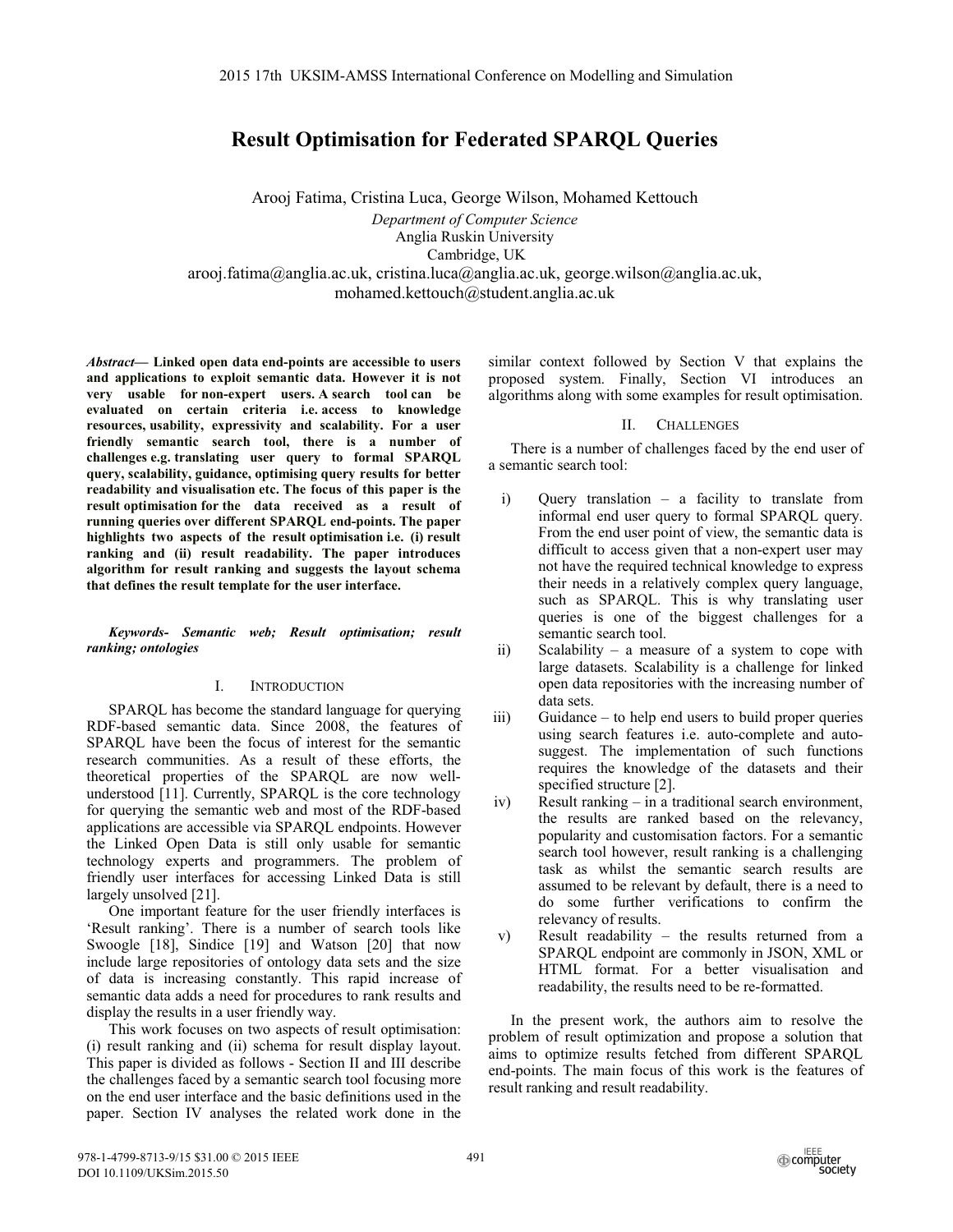

Fig. 1. Framework for query processing and result ranking

## III. PRELIMINARIES

## *A. Ontologies*

Semantic Web is designed to build a web of meaning. The foundation of effective communication on the Semantic Web is ontology, sometimes defined as a vocabulary of data. Ontology provides a formal, explicit specification of a shared conceptualisation of a domain [3]. An ontology facilitates knowledge sharing over distributed systems; in other words, it allows systems or applications to communicate even when these are not formerly designed to interoperate. It helps to create a common understanding of data among different applications.

## *B. SPARQL endpoints*

The most common way for accessing RDF datasets is by means of SPARQL endpoints. The SPARQL endpoints are similar to APIs (Application Program Interfaces) that implement the SPARQL protocol and are accessible by other applications and users to query RDF data. Although there are often some limitations for some endpoints that restrict data access to a certain limit or set a maximum number of query execution in a specified duration [1], the endpoints are the common mean of accessing open linked data.

# *C. Federated query*

A federated query is an extension of SPARQL query for executing queries distributed over different SPARQL endpoints. SPARQL 1.1 supports federated queries that merge data distributed across the Web using the 'SERVICE' keyword [5].

## IV. RELATED WORK

Swoogle is a semantic web search engine that discovers and indexes information in semantic web documents. Swoogle provides semantic web data access service, which helps human users and software systems to find relevant documents, terms and triples [23]. However, Swoogle has a number of limitations i.e. limited quality control (redundant ontologies), limited search (keywords based only) and no support for a formal query language like SPARQL [22]. Sindice<sup>[19]</sup> is another example of popular semantic search engines, but that is not very usable for people with no understanding of semantic technologies.

Watson [20] uses keyword search feature that makes it similar in use with usual web search systems. Watson search tool matches set of keywords entered by the user to the literals of entities saved in semantic document and display entities matching each keyword. The search tool also provides facility to find data considering types of data i.e. classes, properties, individuals. However, it is not easy to discover data and results are not readable.

A number of efforts have been made towards the enhancement of page ranking techniques. Consequently, numerous algorithms have been proposed for page ranking [12]. One instance is [13] that focuses on the granularity of Web pages and use three kinds of information to re-rank documents i.e. document information, query Information and ancillary Information. The authors of [14, 15] propose interdocument relationships that can be obtained from the text, hyperlinks and other information and assign similarity weights to the documents. However these approaches are limited for a semantic result ranking. In paper [17] a ranking approach based on syntactic classification, still; this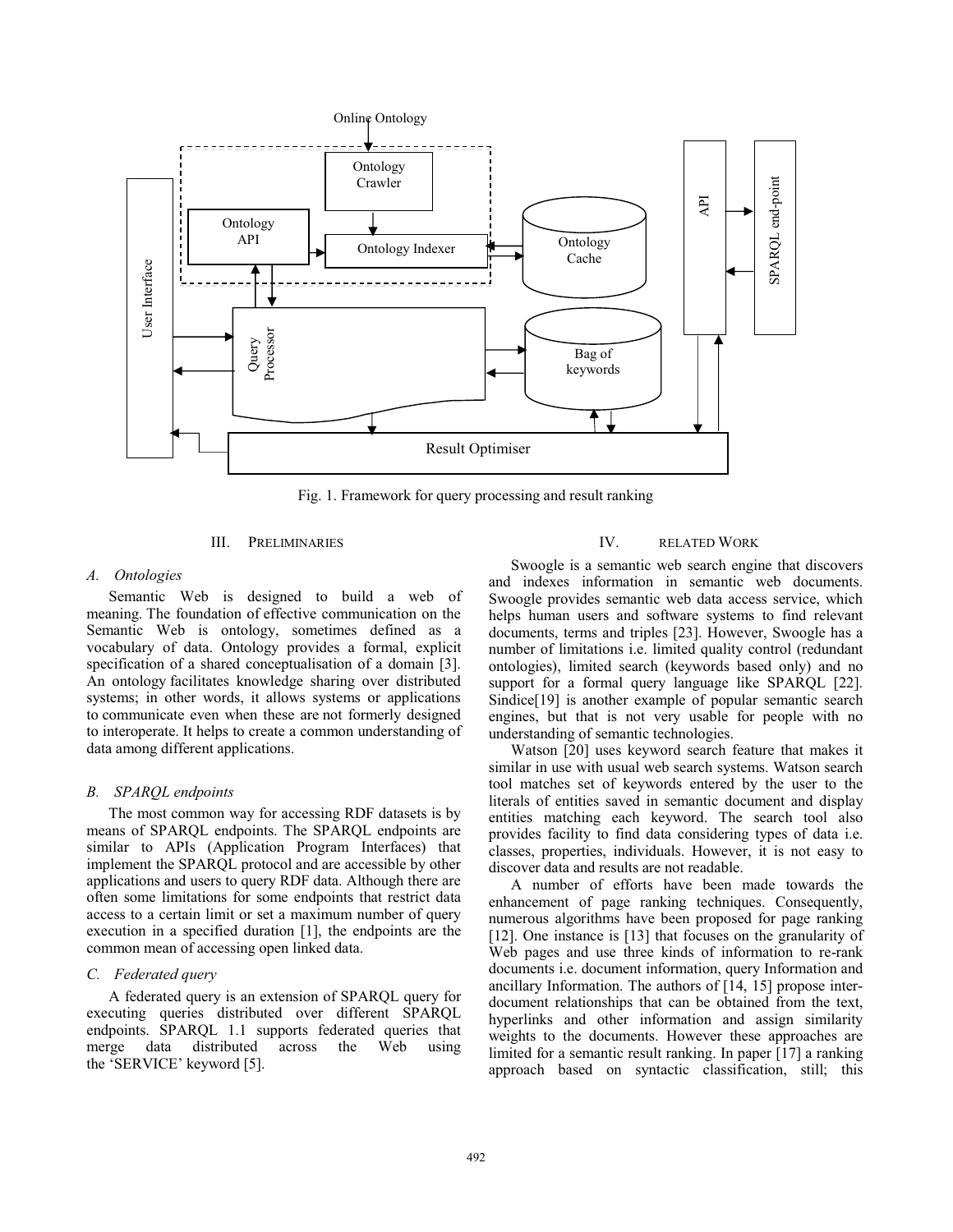approach does not take into consideration the semantics of the data.

The idea proposed by [16] is partially similar to the authors' present work but they approach the problem differently. The solution proposed by [16] is to analyse on how the ontologies have been rated and reviewed by the users. It allocate weights for concept hierarchy using users' profile.

The above work originated from the similar idea to formalize semantic data to be made available online, for users and applications to find and exploit. However, they mostly rely on extracting labels or comments from RDF documents and match the search keywords with saved data. To enable applications to explore large scale semantic data, new mechanisms are required for query optimization and result optimisation.

## V. PROPOSED SYSTEM

In the present work, the authors proposed a ranking technique as a part of the result optimization system that is based on semantic classification. The authors propose an algorithm to rank ontology concepts that help to arrange results in an order of top ranked ontology. The authors also define result schema for a user friendly layout for the results.

The proposed solution is based on authors' previously modelled framework [9, 10]. The framework consists of a number of modules i.e. user interface, ontology processor, query processor, bag of keywords, API and result optimiser. The query processor generates a SPARQL query from the keywords entered from the user interface and sends the mapped query to the API. The API interacts with the SPARQL endpoint/s to fetch results matched to the user query. The results received are then sent to the result optimiser that formats the results and sends to the user interface.

This paper focuses specifically on three parts of the framework that are involved in result optimisation. These parts are:

## *A. User Interface*

The user interface retrieves a query or search keyword/s from the end user and dispatches the keywords to the query processor. Once processed by other parts of the framework ('bag of keywords', ontology processor and result optimizer) the user interface displays the results based on a set schema (see Section VI (B) for details).

#### *B. Query Processor*

The query processor is the core of the entire framework. It performs a number of key tasks but this paper will focus only on the tasks that are involved in result optimisation. The first step is handled by the query processor which generates a SPARQL query – that is, a query statement is written that will return results ranked by relevance.

## *C. Result Optimiser*

The result optimiser works in two ways. Firstly it interacts with the query processor to get schema attributes (defined in Table III), and secondly it facilitates result ranking and fetches schema from the 'bag of keywords' to set up the result layout.

#### *D. Bag of keywords*

'Bag of keywords' is one of the root concepts used in the prototype model. It is a repository of keywords with defined meanings attached using particular properties and classes.

## VI. RESULT OPTIMISATION

This section describes the prototype implementation based on the proposed model. Section (A) explains the ontology ranking technique followed by Section (B) that demonstrates the result schema. Finally section (C) introduces algorithms to rank ontologies and generate rank based SPARQL queries.

## *A. Result Ranking*

Since semantic web data is based on ontologies, the ranking of the search results must be somehow ordered on the basis of semantic relevancy. Due to different interests and points of view, many people define their own ontologies for the same domain of interest e.g. the concept 'Person' has been defined in various namespaces i.e.

- http://xmlns.com/foaf/0.1/Person
- http://schema.org/Person
- http://www.w3.org/ns/person#Person.

The flexibility of defining different ontologies for the same concepts raises a challenge of ontology alignment and trust levels (i.e. which ontologies are the most trusted ones). Whilst the ontology alignment is not the scope of this paper, it focuses on the result ranking to get a level of trust by ranking popularity based results on the top. The proposed system does the ontological ranking that helps the result ranking. The proposed model saves records for the various aligned ontologies and their concept popularity. The concept popularity is measured by the number of usage on different domains. Table I shows some examples of the concept 'Person' ranked by the proposed system. It can be seen that http://xmlns.com/foaf/0.1/Person has the top rank because it is the most used namespace on different domains for this concept.

Similarly, Table-II displays an example of property ranking. Whilst the same property can be used with multiple classes in different namespaces, it is required to set some priority ranking for each combination of class and the property. From the given example (Table-II), the property http://xmlns.com/foaf/0.1/name has been used with multiple classes i.e. 'Person', 'Organisation', 'Group', 'Document' etc. The proposed system saves the counters for each set of property and class and ranks the highest counter on top.

The property ranking helps the search tool to rank results especially when there are no concepts identified from a user query e.g. for a search query 'Milli', there are no specified classes or concepts and the keyword ('Milli') is mapped to the property foaf:name (http://xmlns.com/foaf/0.1/name). The property foaf:name can be linked to multiple classes i.e. name of a 'Person', name of an 'Organisation' etc. In such a case the search system will find results in an order based on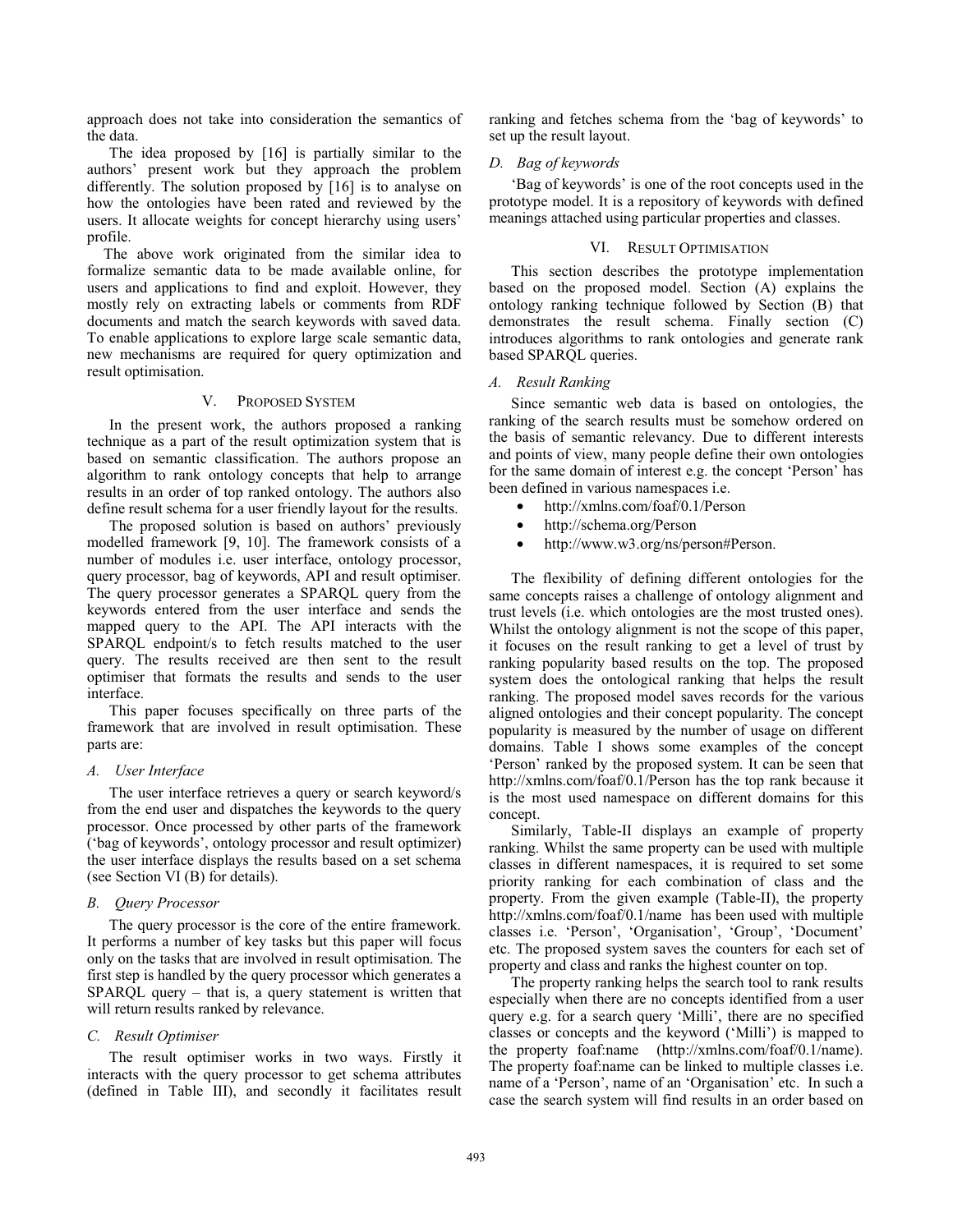defined ranks. For the above example the proposed system will display names of the 'Persons' matched with the keyword on the top followed by the names of the organisations and so on.

## *B. Result schema*

The SPARQL endpoint returns results in JSON, XML and HTML format and mostly it contains URIs for the resources. Since the proposed system is intended to be enduser focused the results need to be readable and visually user friendly. To achieve this the authors introduce a result schema. The schema defines key attributes for each class in an ontology with a pre-defined layout (as shown in Table III).

The query processor uses schema defined for a class while generating SPARQL query e.g. for the class 'Person' the schema attributes defined are name, givenName and familyName and the statements generated are

SELECT ?person ?name ?givenName ?familyName ?person a foaf:Person ?person foaf:name ?name ?person foaf:givenName ?givenName ?person foaf:familyName ?familyName

# *C. Algorithms*

In this section the authors present the Algorithm 1.1 that describes the process of setting up ontology based ranking and the Algorithm 1.2 that generates query statements to fetch ranked results from SPARQL endpoints.

|     | Algorithm 1.1 Ontology parser/ranker |  |  |  |
|-----|--------------------------------------|--|--|--|
|     |                                      |  |  |  |
|     | <b>Require:</b> ontology, domain     |  |  |  |
| 1.  | $concepts_{0,n} = parse(ontology)$   |  |  |  |
| 2.  | for each concepts c do               |  |  |  |
| 3.  | get saved concepts                   |  |  |  |
| 4.  | if c exists in saved concepts then   |  |  |  |
| 5.  | if domain not listed then            |  |  |  |
| 6.  | add domain                           |  |  |  |
| 7.  | $concept$ counter++                  |  |  |  |
| 8.  | else                                 |  |  |  |
| 9.  | $\frac{1}{2}$ ignore, do nothing     |  |  |  |
| 10. | end if                               |  |  |  |
| 11. | else                                 |  |  |  |
| 12. | if c mapped to saved_concepts then   |  |  |  |
| 13. | add to aligned group                 |  |  |  |
| 14. | end if                               |  |  |  |
| 15. | list domain                          |  |  |  |
| 16. | $concept$ counter++                  |  |  |  |
| 17. | end if                               |  |  |  |
|     | 18. end for                          |  |  |  |
|     |                                      |  |  |  |

Algorithm 1.1 crawls (the for loop on line 2) through online ontologies used at a domain level and checks if the concept has already been recorded in 'ontology cache'. If concepts exists (line 4) and domain is already not listed, it increments the usage counter for that ontology concept. Greater is the number of usage counter, higher will be the concept ranking. If concept does not exists in ontology cache, the algorithm tries to align it with the existing concepts e.g. http://xmlns.com/foaf/0.1/Person is the same as http://schema.org/Person that is why both concepts are aligned and put in a group. The algorithm lists non-existing domain and initiates the usage counter with +1.

## **Algorithm 1.2 Rank based query generation**

## **Require:** sentence

- **Output:** statements = null
- 1. words<sub>0..n</sub>  $\leftarrow$  split(sentence)
- 2. classes<sub>0..n</sub>  $\leftarrow$  getClasses(words)
- 3. concept  $\leftarrow$  findMainConcept(classes<sub>0.n</sub>)
- 4. namespaces<sub>0.n</sub>  $\leftarrow$  getNameSpaces(concept)
- 5. for each namespaces ns do
- 6. domains<sub>0..n</sub>  $\leftarrow$  getDomains(ns)
- 7. create statements
- 8. end for
- 9. join statements
- 10. statements  $\leftarrow$  getUniqueStatements()
- 11. return statements

The Algorithm 1.2 generates query statements to fetch ranked results from SPARQL endpoints.

 The algorithm takes a search query received from the user interface. It splits the user query into search terms and finds the concepts (classes and properties) defined. The next step is to find the one main concept from the user query if more than one concept found. After finding the main concept, the algorithm fetches all the namespaces that define the same concept from the ontology cache e.g. Table-I displays the namespaces and their ranking for the concept 'Person'. The algorithm gets domains' URLs for each namespace. The ranking for the domains is calculated by the number of instances the domain got for the same namespace e.g. for the concept 'http://xmlns.com/foaf/0.1/Person' there are a number of listed domains as shown in Table IV

TABLE I. DOMAIN RANKING

| Domain                    | <b>Instance</b><br>count                            | <b>SPARQL</b> endpoint                  | Rank           |
|---------------------------|-----------------------------------------------------|-----------------------------------------|----------------|
| Freebase                  | 3,401,174 [7]                                       | http://www.freebase.com/b<br>ase/sparql | 1              |
| <b>DBPedia</b>            | 1,450,000 [6]                                       | http://dbpedia.org/snorql               | $\mathfrak{D}$ |
| <b>British</b><br>Library | 1,211,026<br>(source:<br><b>SPAROL</b><br>endpoint) | http://bnb.data.bl.uk/sparql            | 3              |
| .                         |                                                     | .                                       | .              |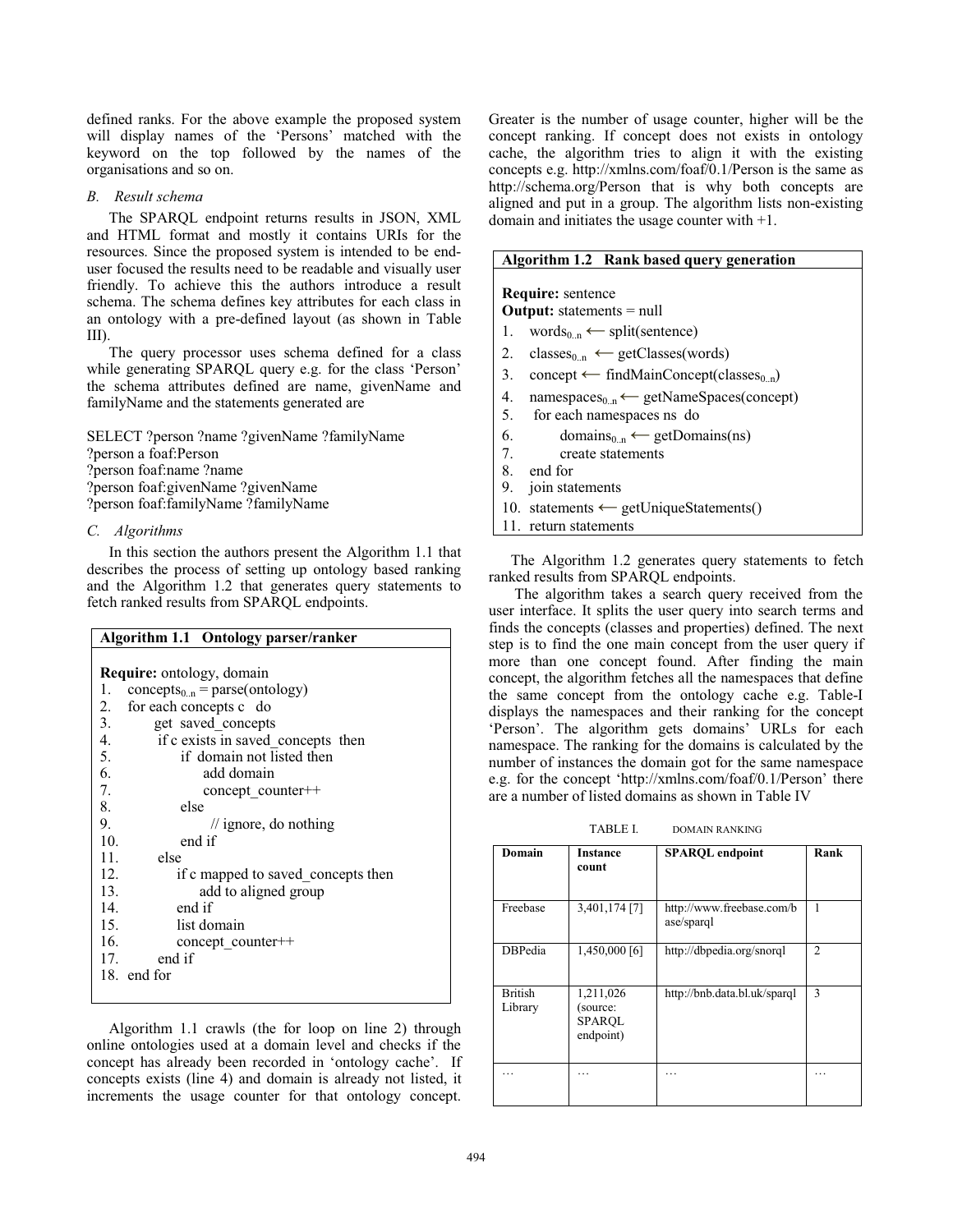TABLE II. CONCEPT RANKING

| <b>Concept URI</b>                                  | Rank |
|-----------------------------------------------------|------|
| http://xmlns.com/foaf/0.1/Person                    |      |
| http://schema.org/Person                            |      |
| http://www.w3.org/ns/person#Person                  |      |
| http://dbpedia.org/ontology/Person                  |      |
| http://www.bbc.co.uk/ontologies/coreconcepts/Person |      |
|                                                     |      |

| TABLE III. | PROPERTY RANKING |
|------------|------------------|
|------------|------------------|

| <b>Property URI</b>            | <b>Class</b>      | Rank |
|--------------------------------|-------------------|------|
| http://xmlns.com/foaf/0.1/name | foaf:Person       |      |
| http://xmlns.com/foaf/0.1/name | foaf:Organization |      |
| http://xmlns.com/foaf/0.1/name | foaf:Group        |      |
| http://xmlns.com/foaf/0.1/name | foaf:Document     |      |
|                                | $\cdots$          | .    |

TABLE IV. RESULT SCHEMA

| <b>Class</b>                       | <b>Attributes</b>                 | Schema<br>lavout                   |
|------------------------------------|-----------------------------------|------------------------------------|
| http://xmlns.com/foaf/0.1/Person   | name,<br>givenName,<br>familyName | name(family<br>Name,<br>givenName) |
| http://purl.org/ontology/bibo/Book | title                             | title                              |
|                                    |                                   |                                    |

Finally, the algorithm generates statements for each domain using 'SERVICE' keyword and the schema statements as follows

SERVICE < service URL> {

```
// schema attributes for the class
```
}

For example the federated query generated for the class 'foaf:Person' using schema attributes and namespaces will be as follows

PREFIX rdf:<http://www.w3.org/1999/02/22-rdf-syntaxns#>

PREFIX rdfs:<http://www.w3.org/2000/01/rdf-schema#> PREFIX foaf:<http://xmlns.com/foaf/0.1/>

SELECT ?person ?name ?givenName ?familyName WHERE {

?person a foaf:Person.

SERVICE <http://www.freebase.com/base/sparql> { ?person foaf:name ?name . ?person foaf:givenName ?givenName .

?person foaf:familyName ?familyName

}

SERVICE <http://dbpedia.org/snorql/> { ?person foaf:name ?name . ?person foaf:givenName ?givenName . ?person foaf:familyName ?familyName

```
}
```
SERVICE <http://bnb.data.bl.uk/sparql> { ?person foaf:name ?name .

?person foaf:givenName ?givenName . ?person foaf:familyName ?familyName

```
} 
}
```
#### VII. POSSIBLE IMPLEMENTATIONS

The proposed framework can be used as a back bone of the search tool for any system using semantic web technologies i.e. linked open data (LOD) and a SPARQL endpoint to access LOD data. The proposed framework contains a number of modules that may work independently with little configuration i.e. ontology processor, query optimizer, query formatter, API etc. This flexibility enables the framework to be used as a whole or as a part of other search tools.

The algorithm for the ontology ranking can be implemented in multiple ways to fit in a semantic search system.

## VIII. CONCLUSION

Among various challenges for creating an efficient semantic search tool is the question of how to optimise query results (result optimisation). Result optimisation in a view of user friendliness involves result ranking and result layout for better visualisation of those results. SPARQL endpoints are the access points for Linked Open Data. Various Linked Open Data sets use various namespaces for similar concepts that raises the challenge of ontology alignment and result ranking. This paper has focused on those aspects of result optimisation that will give a more user friendly experience. The solution is based on a previously modelled framework that groups results in an order of popular ontological concepts, and rank domains for an ontology concept based on the number of instances found. This work has also described a layout schema for the captured results from the SPARQL endpoints.

#### **REFERENCES**

- [1] C. Buil-Aranda, A. Polleres and J. Umbrich, Strategies for Executing Federated Queries in SPARQL1.1. In proceeding of ISWC, 2014.
- [2] S. Yamamoto, Human Interface and the Management of Information. Information and Knowledge Design and Evaluation: 16th International Conference, HCI International, Heraklion, Crete, Greece, June 22-27, 2014.
- [3] R. Studer, R. Benjamins, and D. Fensel, 1998. Knowledge engineering: Principles and methods. Data & Knowledge Engineering, 25(1–2):161–198.
- [4] W3C, SPARQL 1.1 Federated Query [Accessed Febraury 1st, 2015]. Internet, 2013.
- [5] DBPedia, The DBPedia Ontology (2014) [Accessed Febraury 15, 2015]. Internet, 2014.
- [6] Freebase, 2014. Commons domain [Accessed Febraury 12, 2015]. Internet, 2014..
- [7] P. Hyunjung, P. Jinsoo, and S. Rho, A link-based ranking algorithm for Semantic Web resources: a class-oriented approach independent of link direction. Journal of Database Management, vol 22 issue 1, pp 1-25, 2011.
- [8] G. Acampora, V. Loia, and A. Vitiello, Enhancing ontology alignment through a memetic aggregation of similarity measures. Information Sciences, [e-journal] 250 (0), pp.1-20, 2013.